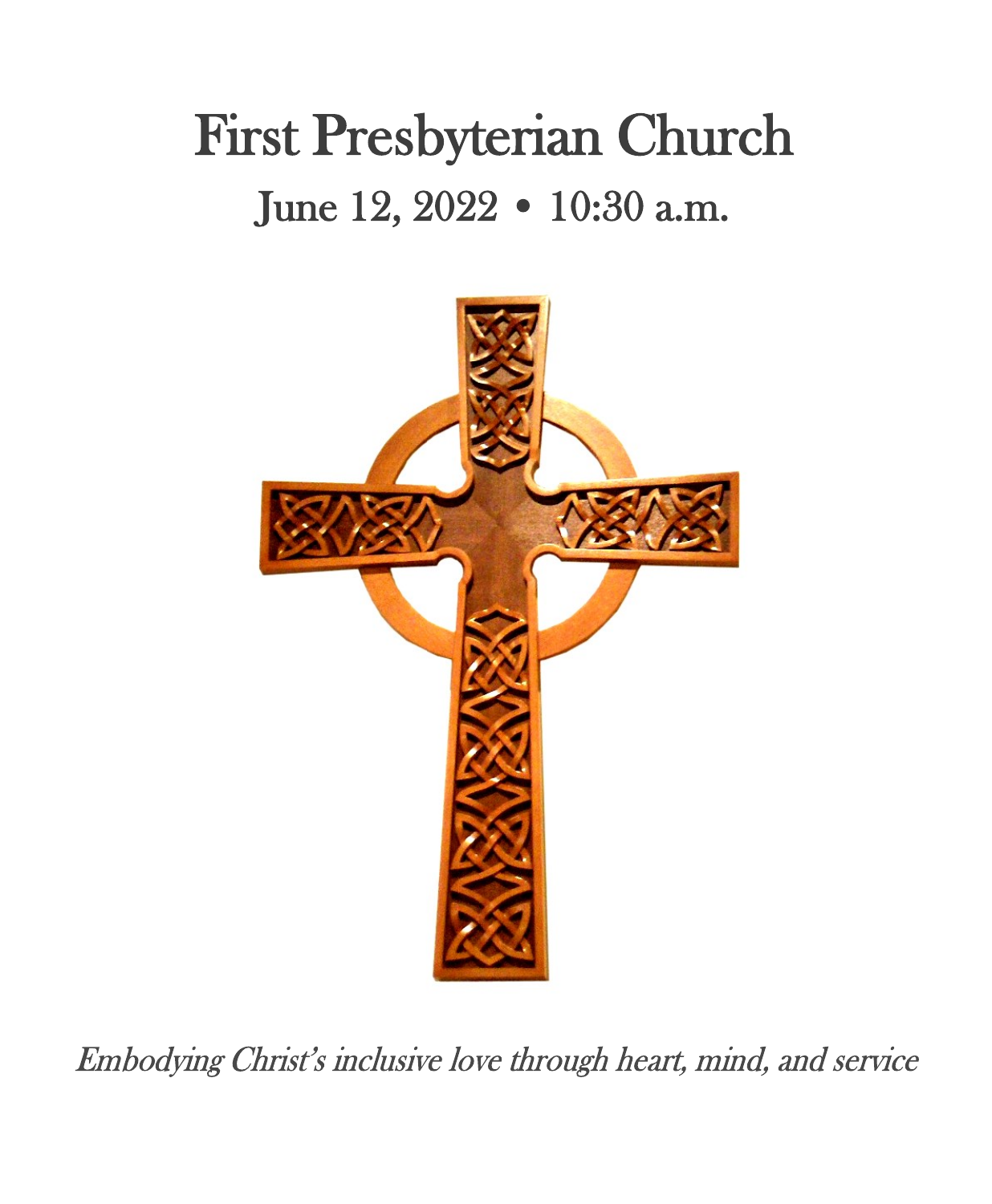# **FIRST PRESBYTERIAN CHURCH Oak Ridge, Tennessee** *A Congregation of the Presbyterian Church (U.S.A.)*

**June 12, 2022** *Trinity Sunday* 

*\*Please stand, in body or in spirit. Text printed in bold italics to be read in unison.*

#### **Prelude**

#### **Welcome**

#### **\*Call to Worship**

Let us worship the Triune God *the one who in the beginning created something out of nothing.* Let us worship the Triune God *the one who became one of us to set free those who were oppressed.* Let us worship the Triune God— *The one who continually fills and renews us with the breath of life.*

**\*Hymn 1** *Holy, Holy, Holy! Lord God Almighty!*

## \***Call to Confession**

#### **\*Prayer of Confession**

(*a moment of silence for personal confession*)

*Holy Three-in-One, while we ponder the mystery of who you fully are, we confess our reluctance to live into that fulness. We are quick to marvel at your work as Creator, while keeping our distance from the challenges of Christ. We affirm the need to be close to you, but we shy away from a lively, Spirit-filled life. Have mercy on us, Lord. Help us to love and serve you with heart, mind, soul, and strength, so that we might help to further your realm on earth; in the name of the One who is beyond, with, and within us. Amen.*

#### \***Assurance of Forgiveness**

#### \***The Peace of Christ**

Since God has forgiven us in Christ, let us forgive one another. The peace of the Lord Jesus Christ be with you all. *And also with you***.** Let us share the peace of Christ with one another.

**\*Sung Response** *We Are Forgiven Glory to God*, 447

*We are forgiven. We are forgiven. Thanks be to God. Thanks be to God. We are forgiven. We are forgiven. Thanks be to God. Thanks be to God.*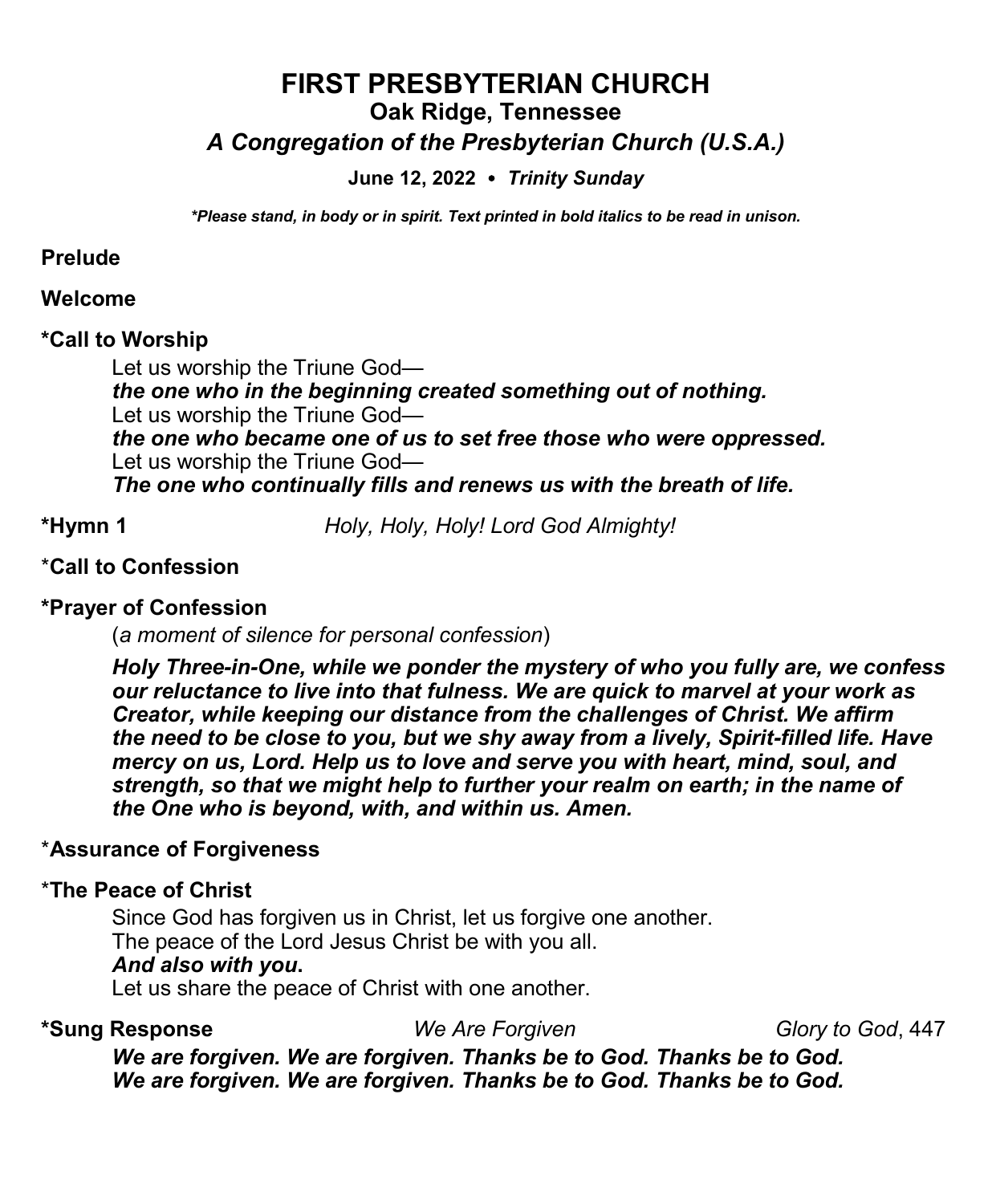**Time with the Children**

| <b>Anthem</b>            | How Very Good and Pleasant | Glory to God, 398    |
|--------------------------|----------------------------|----------------------|
| <b>Scripture Reading</b> | 2 Corinthians 13:11-13     |                      |
| <b>Sermon</b>            | Truth at a Slant           | <b>Sharon Youngs</b> |

**Musical Reflection**

**\*Affirmation of Faith** (*adapted by members of FPC*)

*We believe in one God, who is Creator—Maker of all that is, seen and unseen; who is Ruler of the universe: Source of all creation!*

*We believe in one God, who is Jesus Christ—God from God, Light from Light, true God and true human. Christ is one with the Creator; the Word made flesh, the Messiah: Savior of all creation!*

*We believe in one God, who is Holy Spirit—Breath of God moving among us; who is one with the Creator; one with Christ; our Comforter and our Guide: Mentor of all creation!*

**Call to Prayer** *Glory to God,* 692

*Spirit, open my heart to the joy and pain of living. As you love may I love, in receiving and in giving. Spirit open my heart.*

**Prayers of the People with The Lord's Prayer** (*ecumenical*)

*Our Father in heaven, hallowed be your name, your kingdom come, your will be done, on earth as in heaven. Give us today our daily bread. Forgive us our sins as we forgive those who sin against us. Save us from the time of trial and deliver us from evil. For the kingdom, the power, and the glory are yours now and forever. Amen.*

**\*Hymn 9** *The Play of the Godhead*

**\*Charge and Blessing**

**\*Sung Response** *Irish Blessing* 

*May the road rise to meet you, may the wind blow at your back, May the sun shine warmly on your face. May the rain fall softly on your field, And until we meet again, until we meet again, May God hold you in the palm of his hand. Amen.*

**Postlude**